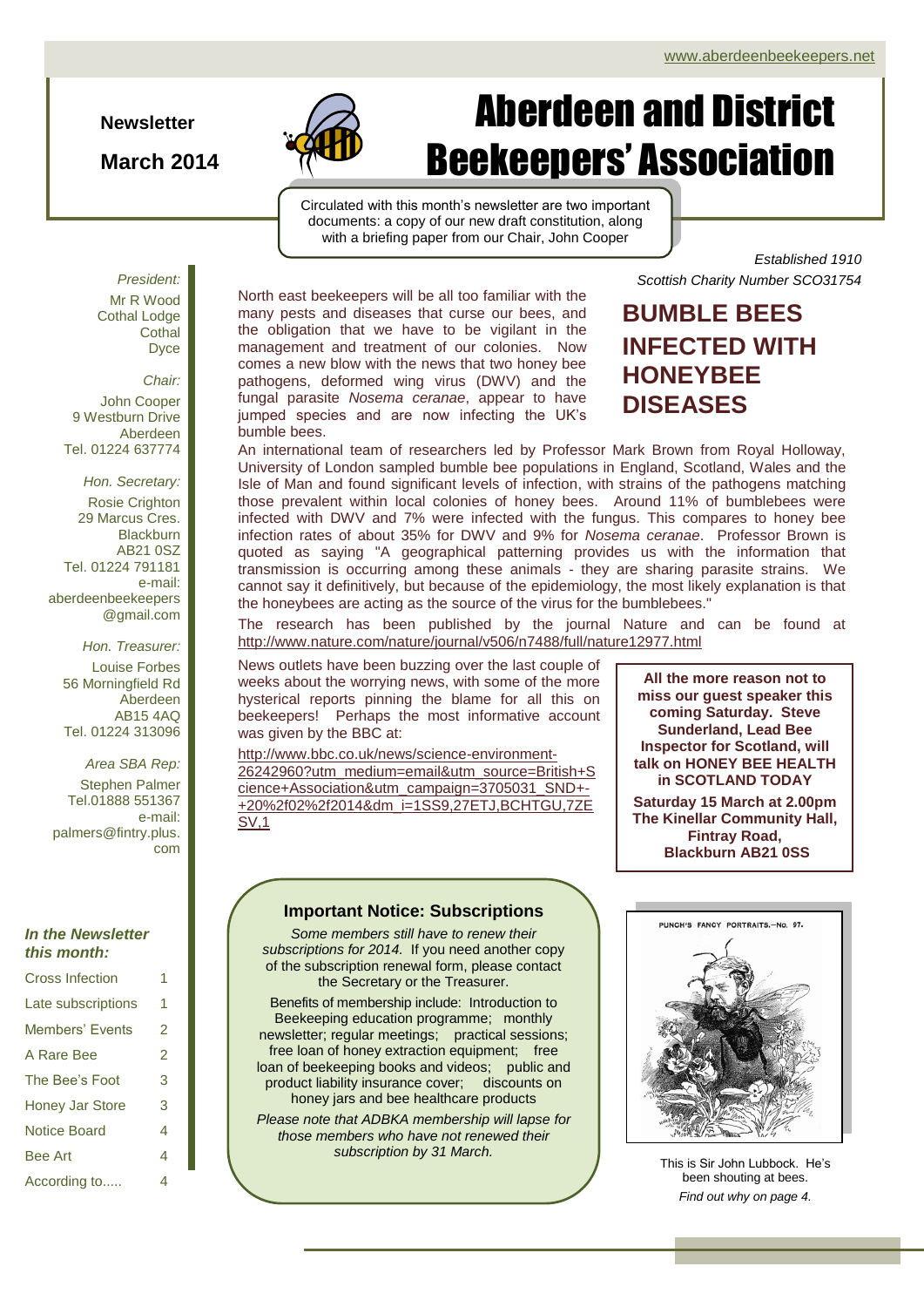

Then a gesturing, dying bee on the bier of a leaf.

The book is a practical manual on how to 'read' the external signs at your hive that might give an indication of what's going on inside. Unfortunately, it will set you back thirteen or fourteen pounds from most beekeeping book suppliers. Happily (at least for members with access to the Internet), the book can be downloaded free from:

[www.biobees.com/library/general\\_beekeeping/beekeeping\\_books](http://www.biobees.com/library/general_beekeeping/beekeeping_books_articles/At%20the%20Hive%20Entrance.pdf) [\\_articles/At%20the%20Hive%20Entrance.pdf](http://www.biobees.com/library/general_beekeeping/beekeeping_books_articles/At%20the%20Hive%20Entrance.pdf)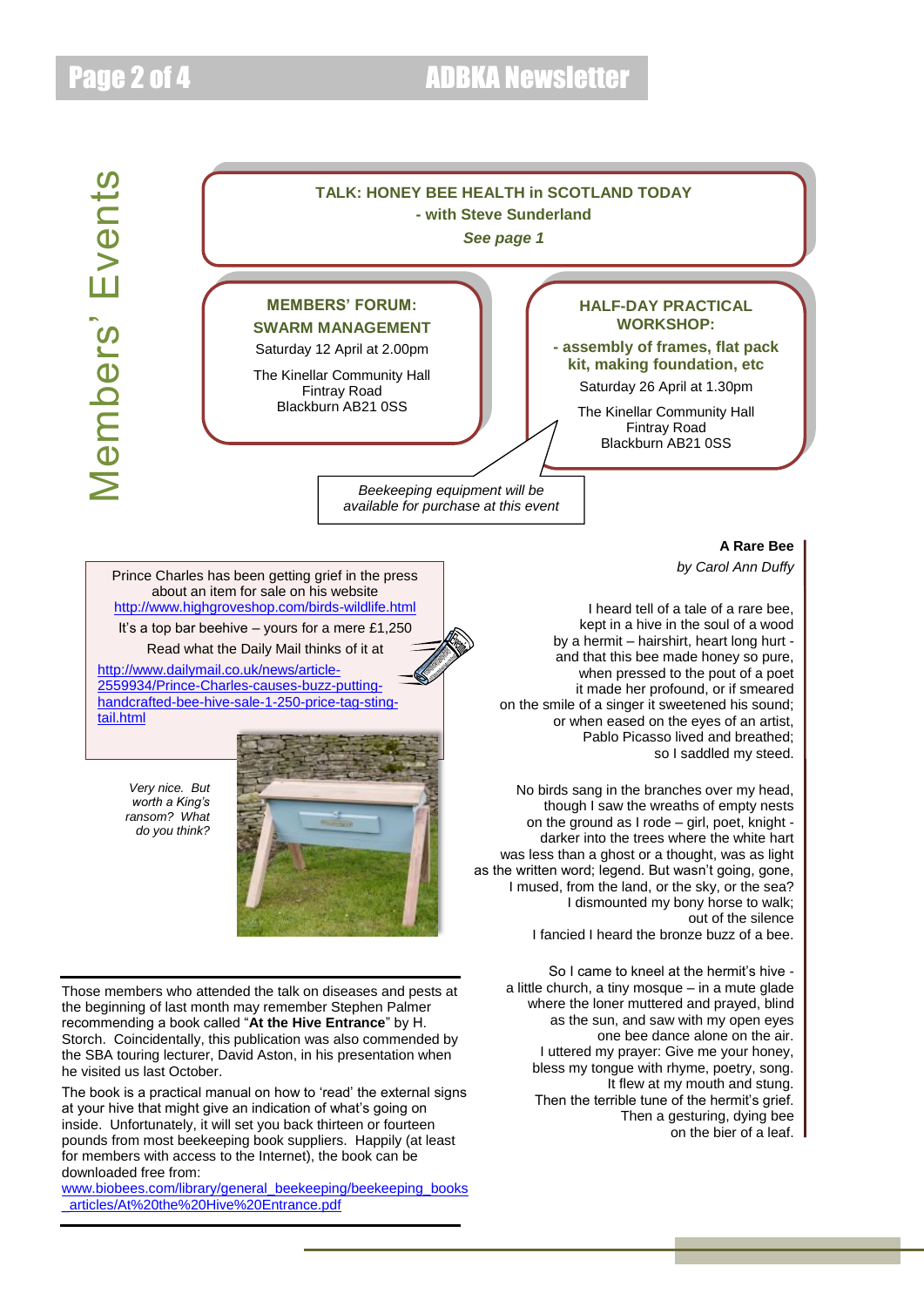## Page 3 of 4 **ADBKA Newsletter**

## *Take a closer look at......*

### **...... THE BEE'S FOOT**

The various bits and pieces that make up a bee's foot are collectively known as the *pretarsus*. It's called that because it comes *before* the group of five leg segments called the *tarsus*. Each segment of the tarsus is called a *tarsomere.* Neither the tarsus nor the pretarsus have any muscles. Rather, the operation of the foot relies on a tendon running up the hollow sections of the leg to muscles in segments further up called the *tibia* and *femur*.

Each foot is equipped with two claws, each with two points, a flexible pad called the *arolium*, which is usually held in a raised position between the claws, five or six long thick hairs or spines, and a devious arrangement of articulated plates, principally the *unguitractor* plate and the *planta* (neither of

which are shown in these simplified drawings).

In the normal run of things, when the bee needs to grip something, the tendon pulls on the unguitractor plate, the movement of which is distributed to cause the claws to flex. If the foot is placed on a smooth surface such as glass, the claws fail to grip and splay backwards and outwards. This causes the arolium to unfold and spread flat on the surface. Liquid exuded from the underside of the arolium provides adhesion.



Claws splayed outward and backward on smooth surface

As well as walking, gripping, nipping, grooming and so on, the bees' feet also play an important part in the colony's language of smells – the system of communication that uses chemical scents called *pheromones*. Wherever a bee walks, it leaves behind a smelly trail – footprint pheromone - that has remarkable effects on the behaviour of other bees. In the case of the queen, her footprint pheromone is an important constituent of 'queen substance', which acts to inhibit swarming. It's been suggested that the construction of queen cups and, ultimately, swarm cells on the outside edges of combs is stimulated in part by the lack of queen footprint pheromone when she cannot wander around the perimeters of frames in a congested colony. Similarly, the mystery of how drones locate the congregation areas where breeding takes place year after year (bearing in mind that each season brings a new population of drones) may also have to do with footprint pheromones. In her book *The Honey Bee Inside Out*, Celia Davis notes that drones have been observed to land in large numbers at these congregation areas, so depositing their own chemical scent, which may persist into the following year. Finally, workers make use of their unique footprint pheromone to mark food and water sources to help their coworkers find them and, in conjunction with another scent from their *Nasonov* gland, to help returning foragers zero in on the entrance of the hive.

Look at any book on the subject and it will source footprint pheromone to a gland within the last segment of the tarsus, referred to as the fifth tarsomere. The gland was named after an Austrian scientist named Ludwig Arnhart who discovered it in the 1920s. However, ninety-odd years on, recent research has raised doubts about whether this chemical scent does in fact come from the Arnhart Gland. In the frame instead are glandular cells within the hollow tendon that operates the foot. Evidently, the most studied insect in the history of the world still holds many secrets.

### **Visit the ADBKA Honey Jar Store for:**

Ragus Candy Apistan (10 strips, sufficient for 5 hives) Ambrosia Syrup Honey Jars and Lids Mesh Floors – National size (wire only) Hessian Squares for smoker fuel *Free loan of:*

Honey extractors Mini-melters Heather honey press Wax extractor Wax foundation press Approximately half a mile along Laurel Drive, turn into Laurel Place on your right - it's a semi-circle so take the second entrance into this street. Now turn left into Laurel Avenue. Danestone Market Garden is signposted, on the left, about 100 yards along.

**Danestone Market Garden AB22 8AJ**

*For the loan items, a returnable £10 deposit is required, with the maximum length of loan being two weeks. As other members may be waiting to borrow extractors, etc. these must be returned on time and in a clean condition.*

The store is open between 6.30pm and 8pm on Wednesday evenings and at other times by arrangement with Sandy Gordon (Tel: 01224 484540)